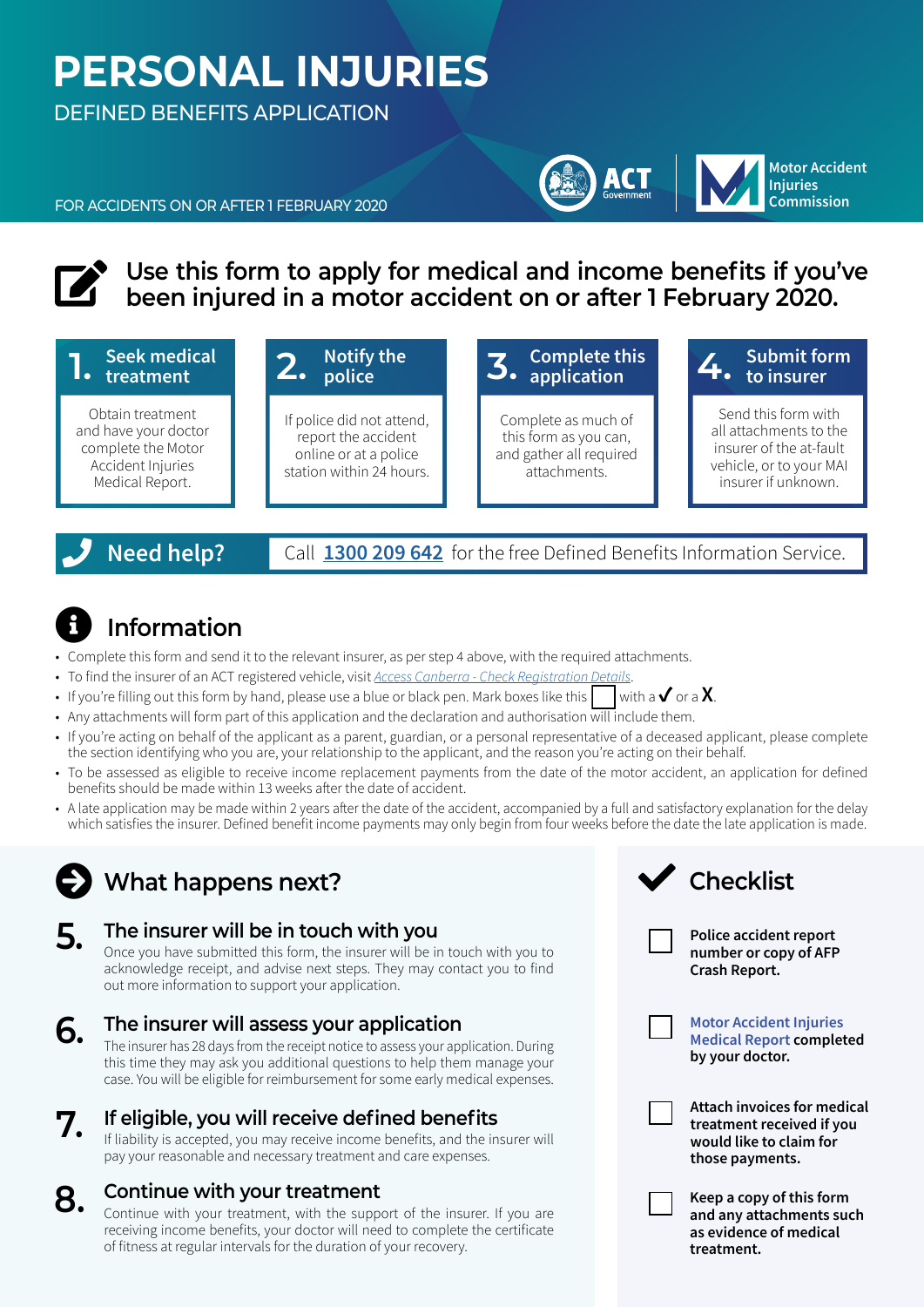### **1. Your details**

| <b>First name</b>                                                                         | Middle name(s)                                                                                                                              | Last name                         |  |  |
|-------------------------------------------------------------------------------------------|---------------------------------------------------------------------------------------------------------------------------------------------|-----------------------------------|--|--|
|                                                                                           |                                                                                                                                             |                                   |  |  |
| Date of birth (dd/mm/yyyy)<br>Gender                                                      |                                                                                                                                             |                                   |  |  |
| F                                                                                         | Χ<br>M                                                                                                                                      |                                   |  |  |
| <b>Title</b>                                                                              |                                                                                                                                             |                                   |  |  |
| Mrs<br>Ms<br>Dr                                                                           | Other:<br>Mr                                                                                                                                |                                   |  |  |
| Medicare number and reference number                                                      | Drivers licence number (if applicable)                                                                                                      |                                   |  |  |
|                                                                                           |                                                                                                                                             |                                   |  |  |
| Provide at least one phone number:<br>Mobile phone number (if applicable)                 | Home phone number (if applicable)                                                                                                           | Work phone number (if applicable) |  |  |
|                                                                                           |                                                                                                                                             |                                   |  |  |
| <b>Email address</b>                                                                      |                                                                                                                                             |                                   |  |  |
|                                                                                           |                                                                                                                                             |                                   |  |  |
| Home address (unit, street number, street name, suburb, state, postcode)                  |                                                                                                                                             |                                   |  |  |
|                                                                                           |                                                                                                                                             |                                   |  |  |
|                                                                                           |                                                                                                                                             |                                   |  |  |
|                                                                                           |                                                                                                                                             |                                   |  |  |
| Contact preference                                                                        |                                                                                                                                             |                                   |  |  |
| Mobile<br>Email                                                                           | Home phone<br>Work phone                                                                                                                    |                                   |  |  |
|                                                                                           |                                                                                                                                             |                                   |  |  |
| 888                                                                                       | If you need an interpreter, please tell us your preferred language.                                                                         |                                   |  |  |
|                                                                                           |                                                                                                                                             |                                   |  |  |
| <b>Payment details</b>                                                                    |                                                                                                                                             |                                   |  |  |
| <b>Account name</b>                                                                       | <b>BSB</b>                                                                                                                                  | <b>Account number</b>             |  |  |
|                                                                                           |                                                                                                                                             |                                   |  |  |
|                                                                                           |                                                                                                                                             |                                   |  |  |
| Have you ever made a CTP or MAIS claim for injury from a motor accident?                  |                                                                                                                                             |                                   |  |  |
| If no, skip to the next question.<br>No<br>▶                                              |                                                                                                                                             |                                   |  |  |
| If yes, please provide details below:<br>Yes                                              |                                                                                                                                             |                                   |  |  |
| Date of injury (dd/mm/yyyy)                                                               | Claim number                                                                                                                                | Insurer at time of injury         |  |  |
|                                                                                           |                                                                                                                                             |                                   |  |  |
| Have you made an application to workers compensation with respect to this motor accident? |                                                                                                                                             |                                   |  |  |
| No                                                                                        | If no, skip to the next question. (If you make an application to workers compensation, you will need to give the insurer this information). |                                   |  |  |
| If yes, please give the details below:<br>Yes                                             |                                                                                                                                             |                                   |  |  |
| <b>Workers compensation insurer</b>                                                       | Has liability been accepted?                                                                                                                | Claim number<br><b>State</b>      |  |  |
|                                                                                           | No<br>Yes                                                                                                                                   |                                   |  |  |
|                                                                                           |                                                                                                                                             |                                   |  |  |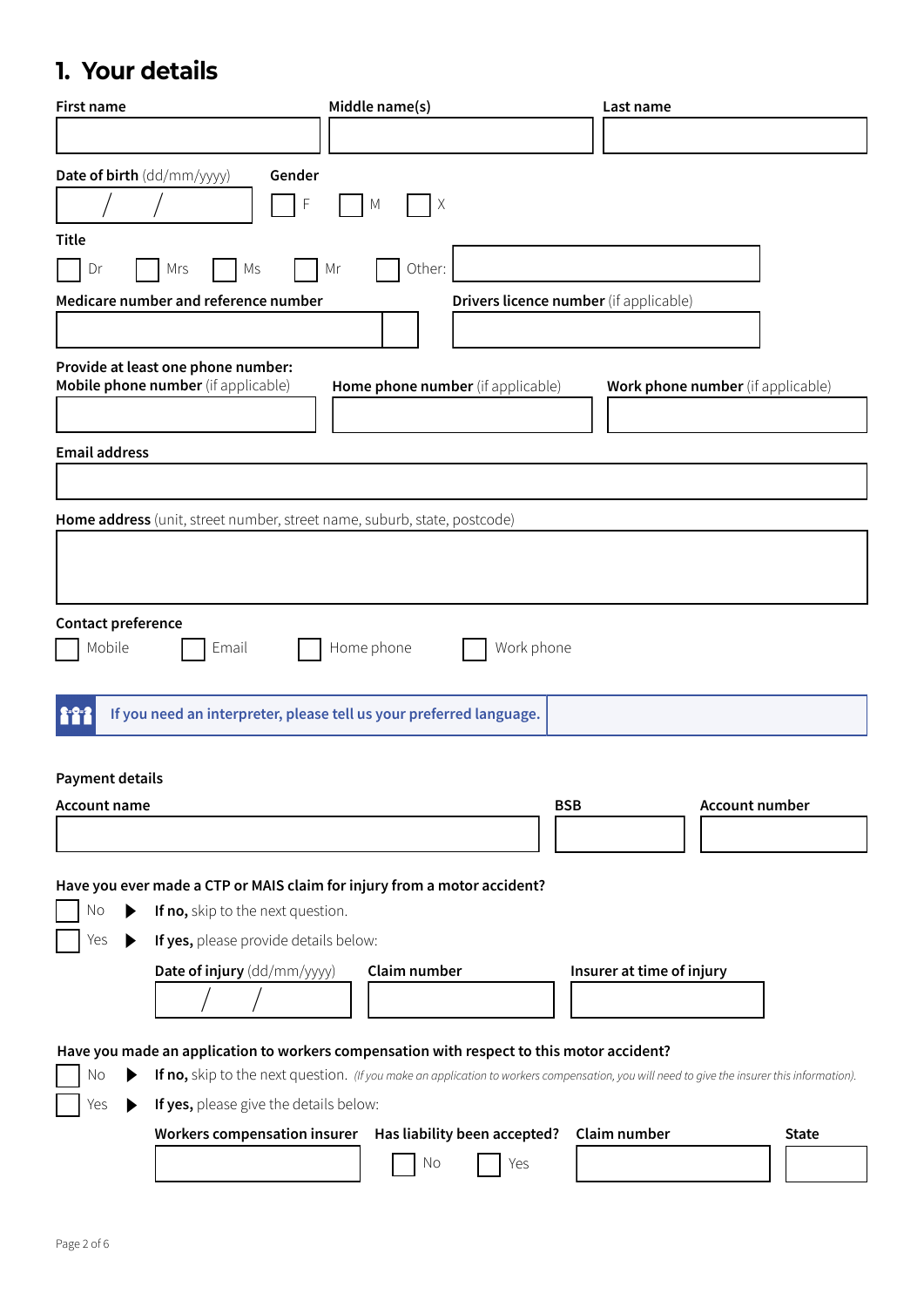### **2. About the accident and your injuries**



**Please provide details of the motor accident that led to your injury.** Provide the **Police Accident Report number** if police attended, or attach a completed **[AFP Crash Report](https://form.act.gov.au/smartforms/landing.htm?formCode=1021)** (on-line). Attach any photos or details of witnesses you may have, if available. These documents help us process your application. If you need more space, attach a separate sheet of paper titled *'About the accident'.* 

| Did police attend?                                                                                                                                                                                                                                                                                                                                                                                                                       |              |                  | Police Accident Report or AFP Crash Report number (e.g. P1234567)                             |                       |                                                                                                                 |                         |
|------------------------------------------------------------------------------------------------------------------------------------------------------------------------------------------------------------------------------------------------------------------------------------------------------------------------------------------------------------------------------------------------------------------------------------------|--------------|------------------|-----------------------------------------------------------------------------------------------|-----------------------|-----------------------------------------------------------------------------------------------------------------|-------------------------|
| No                                                                                                                                                                                                                                                                                                                                                                                                                                       | Yes          |                  |                                                                                               | ı                     | You can obtain the report number<br>by calling the Police Assistance Line<br>on 131 444 or by visiting a police |                         |
| Date of the accident (dd/mm/yyyy)                                                                                                                                                                                                                                                                                                                                                                                                        |              |                  | Approximate time of the accident<br>(tick one)<br>am<br>pm                                    |                       | station. You can still submit this<br>application in the meantime.                                              |                         |
|                                                                                                                                                                                                                                                                                                                                                                                                                                          |              |                  | Where did the accident occur? (e.g. corner, intersection, street, number/name, suburb)        |                       |                                                                                                                 |                         |
|                                                                                                                                                                                                                                                                                                                                                                                                                                          |              |                  |                                                                                               |                       |                                                                                                                 |                         |
| In the accident, you were the:<br>Driver                                                                                                                                                                                                                                                                                                                                                                                                 |              | Passenger        | Motorcyclist                                                                                  | Other (give details): |                                                                                                                 |                         |
| Cyclist                                                                                                                                                                                                                                                                                                                                                                                                                                  |              | Pedestrian       | Pillion passenger                                                                             |                       |                                                                                                                 |                         |
|                                                                                                                                                                                                                                                                                                                                                                                                                                          |              |                  | In your own words, please describe (or draw) the motor vehicle accident you were involved in. |                       |                                                                                                                 |                         |
|                                                                                                                                                                                                                                                                                                                                                                                                                                          |              |                  |                                                                                               |                       |                                                                                                                 |                         |
| If applicable, were you wearing a seatbelt if you were in a vehicle, or helmet if you were on a bicycle or motorcycle?<br>No<br>Yes<br>Details of all vehicles involved in the accident                                                                                                                                                                                                                                                  |              |                  |                                                                                               |                       |                                                                                                                 |                         |
| Provide as much information as you can, including your own vehicle. Place a tick to indicate the vehicle you believe to be most at fault (if known).<br>If a vehicle that caused the accident is unidentified (e.g. a "hit-and-run accident"), write "unidentified" in the first column. Please also attach a<br>separate document describing the vehicle and any steps you have taken to identify the vehicle (e.g. seeking witnesses). |              |                  |                                                                                               |                       |                                                                                                                 |                         |
| Registration<br><b>Number</b>                                                                                                                                                                                                                                                                                                                                                                                                            | <b>State</b> | Most<br>at fault | Driver's name                                                                                 |                       | <b>Driver's contact</b> (e.g. phone, email)                                                                     | Number of<br>passengers |
|                                                                                                                                                                                                                                                                                                                                                                                                                                          |              |                  |                                                                                               |                       |                                                                                                                 |                         |
|                                                                                                                                                                                                                                                                                                                                                                                                                                          |              |                  |                                                                                               |                       |                                                                                                                 |                         |

I'm unsure who's most at fault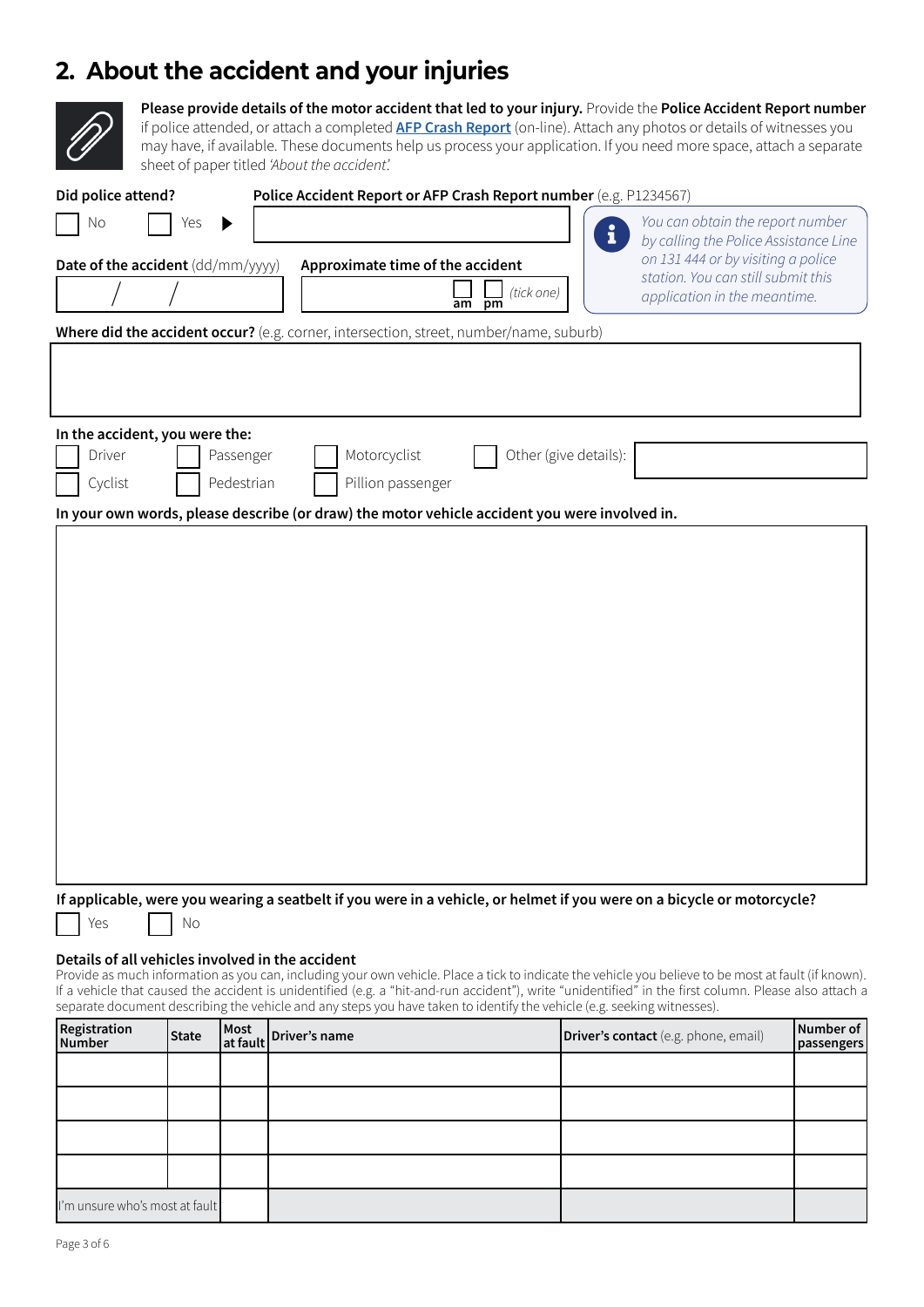### **3. About your health**



8

**Please attach any evidence of medical treatment you have received as a result of your accident,** including invoices and any receipts for any medical expenses incurred, and a completed **Motor Accident Injuries Medical Report**, which you can obtain from your doctor.

**On making your application, you can be reimbursed for the following medical expenses:**

- up to two consultations with a general practitioner, being no higher than a level B consultation for initial treatment and a further consultation no higher than a level C consultation that is necessary to prepare a medical report; and
	- up to two allied health treatments (such as physiotherapy) on referral by a registered medical practitioner, subject to payment caps.

**Other medical expenses incurred will be assessed for reimbursement once your application has been accepted.**

#### **In your own words, please outline all injuries you received as a result of the motor accident you have described above.**

### **4. Treatment details**

#### **Did an ambulance attend the accident:**

| Νo       | If no, skip to the next question.                                                                                                                          |
|----------|------------------------------------------------------------------------------------------------------------------------------------------------------------|
|          | Ambulance attended the accident, but did not provide me with any treatment.                                                                                |
|          | Ambulance attended and provided me with treatment.                                                                                                         |
|          | Did you receive treatment at the hospital after the accident?                                                                                              |
| No       | If no, skip to the next question.                                                                                                                          |
| Yes<br>▶ | If yes, please give the hospital and ambulance details below (if applicable).                                                                              |
|          | Name of the hospital where you were treated<br>Were you taken to the hospital in an ambulance?                                                             |
|          | No<br>Yes                                                                                                                                                  |
|          | Have you been discharged from hospital?                                                                                                                    |
|          | Yes, I was discharged on<br>(dd/mm/yyyy)<br>No                                                                                                             |
| No       | Were you suffering an illness or injury affecting the same or similar parts of your body at the time of the accident?<br>If no, skip to the next question. |
| Yes      | If yes, please describe your illness/injury (including the approximate date of injury).                                                                    |
|          |                                                                                                                                                            |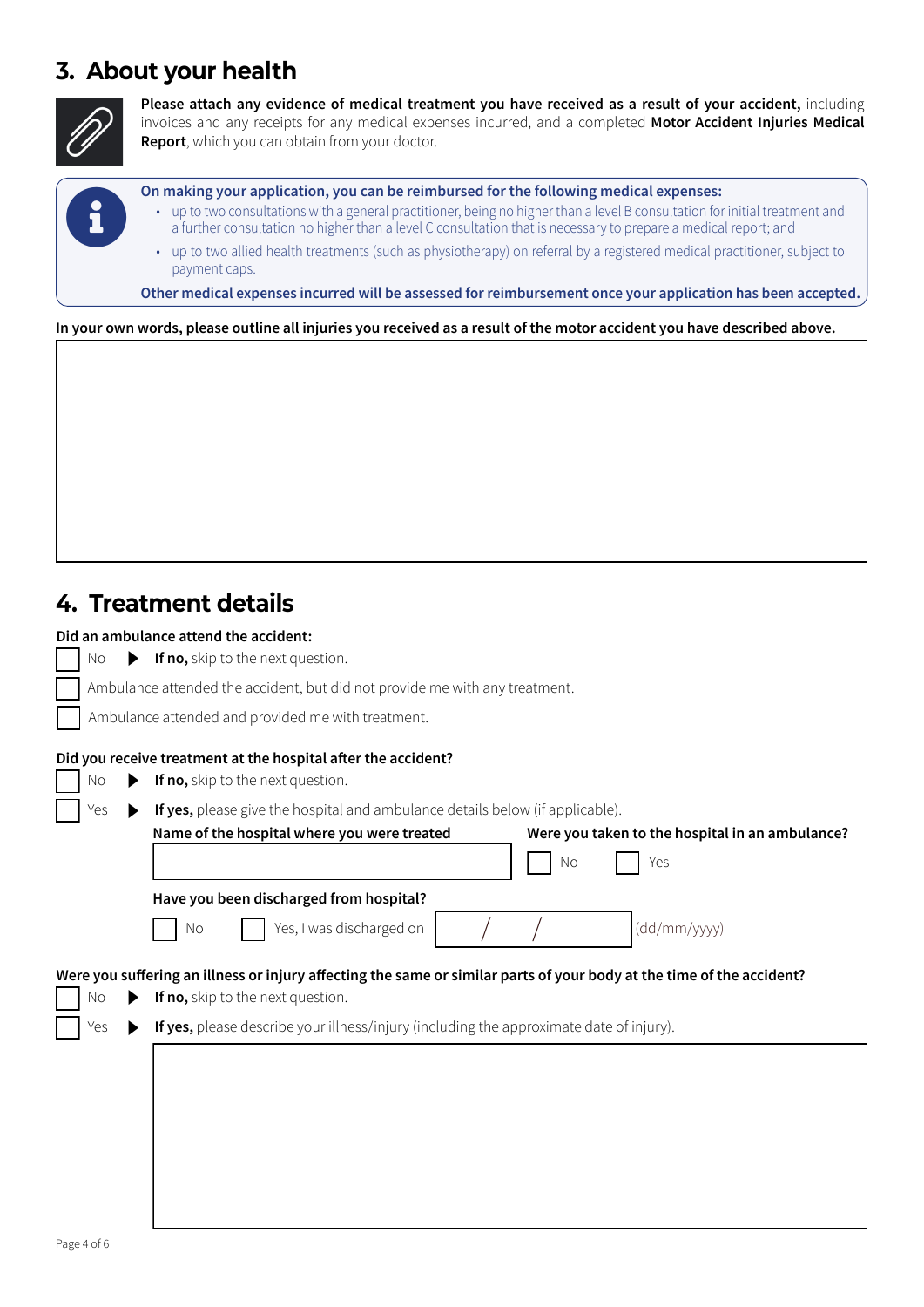### **5. About your employment and income information**



**Complete section 6 and 7 if you would like to claim for lost income due to your motor accident injury.** Your insurer will contact you for you to provide your **proof of employment** and **wage information** such as your **pay slips**, an **employment contract**, or your last **PAYG statement(s)**, and any other information they may require with respect to your work and pay arrangements in the 52 weeks prior to the accident.



**You may receive interim payments** subject to the insurer having enough information to show you were working, such as payslips or a contact for your employer(s).

**If you are self-employed**, you will need to provide evidence of your earnings, such as your last tax return, business activity statements or a letter from your accountant.

### **6. Employment details**

| Have you been away from work as a result of the accident?                                           |                                              |                      |        |                                                                                          |       |
|-----------------------------------------------------------------------------------------------------|----------------------------------------------|----------------------|--------|------------------------------------------------------------------------------------------|-------|
| If no, skip to the next question.<br>No                                                             |                                              |                      |        |                                                                                          |       |
| Yes                                                                                                 | If yes, please provide dates away from work: |                      |        |                                                                                          |       |
| What was your employment status at the time of the accident?                                        |                                              |                      |        |                                                                                          |       |
| Hours per week                                                                                      | Full-time                                    | Part-time            | Casual | Self-employed                                                                            | Other |
| What is your usual occupation?                                                                      |                                              | <b>Employer name</b> |        |                                                                                          |       |
|                                                                                                     |                                              |                      |        |                                                                                          |       |
| Please outline your earnings at the time of the accident<br>(Please tick the applicable time frame) |                                              |                      |        |                                                                                          |       |
| \$                                                                                                  | Fortnightly   Monthly<br>Weekly              | Annually             |        | If you were an employee, this is your gross<br>income before tax and payroll deductions. |       |
| 7. Employer contact details                                                                         |                                              |                      |        |                                                                                          |       |
| If you are self-employed, skip this section and proceed to section 8.                               |                                              |                      |        |                                                                                          |       |
| Would you like us to obtain your wages information directly from your employer(s)?                  |                                              |                      |        |                                                                                          |       |
| If no, skip to the next question.<br>No                                                             |                                              |                      |        |                                                                                          |       |
| If yes, please complete the following:<br>Yes                                                       |                                              |                      |        |                                                                                          |       |
| <b>Employer contact name</b>                                                                        |                                              | Phone number         |        | <b>Email address</b>                                                                     |       |
|                                                                                                     |                                              |                      |        |                                                                                          |       |
| <b>Contact address</b> (unit, street number, street name, suburb, state, postcode)                  |                                              |                      |        |                                                                                          |       |
|                                                                                                     |                                              |                      |        |                                                                                          |       |
|                                                                                                     |                                              |                      |        |                                                                                          |       |

If you have more than one employer, attach a separate sheet titled 'Additional Employer Details', to provide a contact<br>name, phone number, email address, contact address, and employment status for each of your employers.

### **8. About personal information**

**The insurer will need authority to collect your personal and health information to help manage your application.**



**Why?**

- To assist with your rehabilitation and to assist the insurer to better manage your application.
- For the purpose of enabling the insurer to process, assess and manage your application and to verify any evidence you may submit in support of your application.
- To ensure the application is compliant with ACT motor accident injuries legislation.
- For the purposes of legal proceedings under that legislation if required.

#### **Insurers may need to disclose personal and health information about you to each other and relevant organisations.**



昏

• To process, assess and manage your application.<br>• To support any complaint or enquiry made by you to any authority.